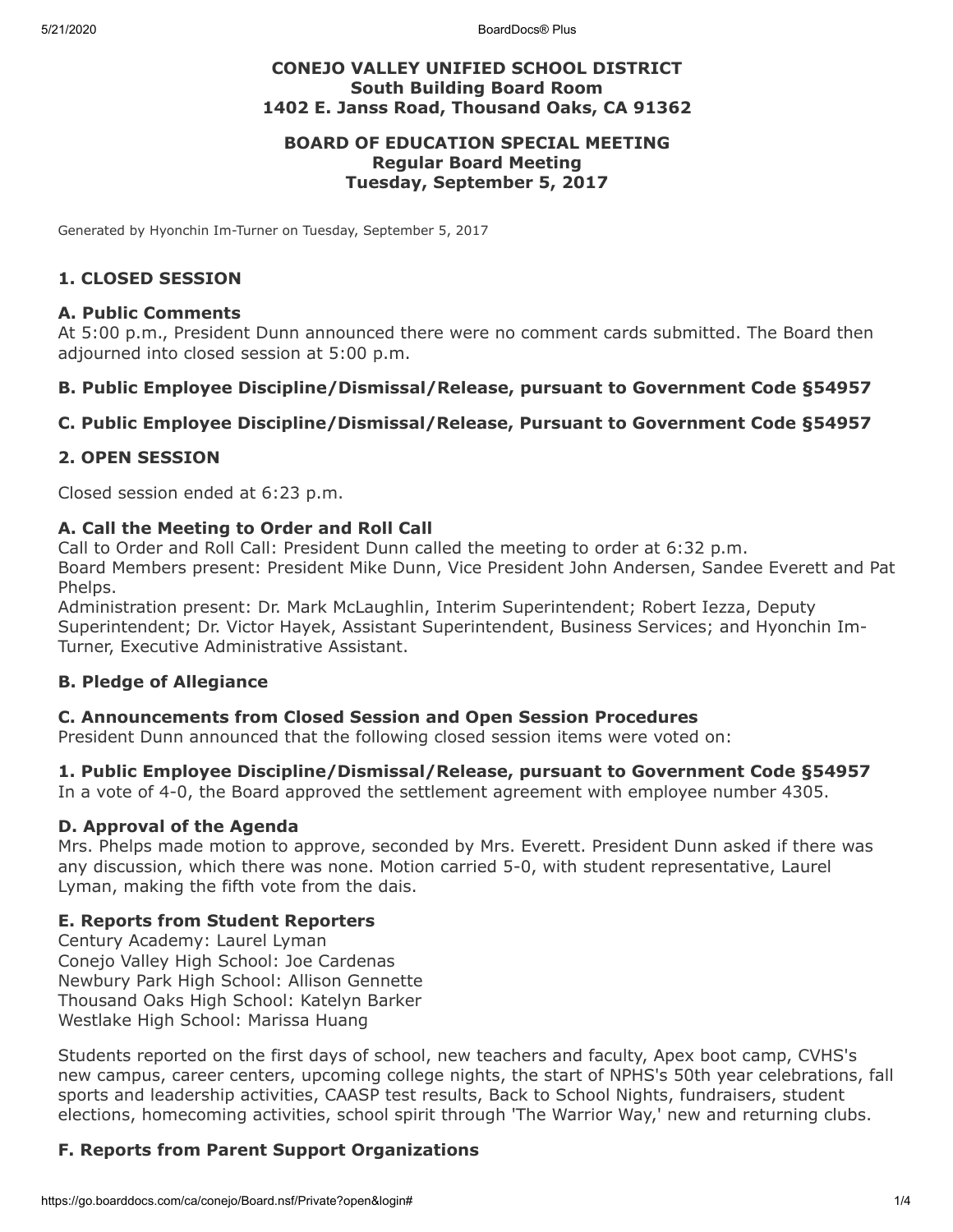#### 5/21/2020 BoardDocs® Plus

Conejo Schools Foundation (CSF), Mike Soules, President, spoke about their recent Foundation of the Year award and visit to Sacramento for the recognition. He then spoke about their Get Ahead program having over 900 students participating during the summer. Mr. Soules went on to thank Lou Lichtl, Principal, Thousand Oaks High School, Cindy Goldberg and their team and district teachers for their participation. He closed by announcing the second annual State of the Schools event that will be held on October 11, 2017, at California Lutheran University and relayed his best wishes to the district in the new school year.

Conejo Council PTA (CCPTA), Paula Nathan, President, welcomed all back to the new school year and spoke about hoping to beat last year's PTA membership goal. She then gave an update on the training that took place for parent leaders. Mrs. Nathan went on to encourage all to join their local school's PTA.

District Advisory Council (DAC), Cindy Goldberg, President, spoke about her new role as president, the importance and the value of DAC in the community and district, as well as, the mission of the council.

## **G. Comments - Public**

President Dunn announced there were 7 comment cards submitted.

- The first speaker, Bill Gorback, asked for protection and support for the district's DACA students.
- The second speaker, Shannon Diffner, thanked Board members for approving *Part-Time Indian* and the possibility of permission slips for literature.
- The third speaker, Tony Doltz, requested the Board recognize and defend parental rights.
- The fourth speaker, Dorothy Chin yielded her time to Dr. Amy Chin.
- The fifth speaker, Dr. Amy Chin, spoke about the Board's duty to protect parental rights and read an excerpt from *Snow Falling on Cedars*.
- The sixth speaker, Mandy Jacob, spoke about the process for books to be removed from the required list of literature.
- The seventh speaker, Cathy Carlson, spoke about the literature policy change and the California High School Proficiency Exam (CHSPE) law change.

## **H. Comments - Board of Education**

Mrs. Phelps spoke about the Conejo Coalition for Youth and Families meeting that took place earlier that day and gave an update on the bylaws that will be coming to the Board for approval. She also spoke about upcoming parent workshops and their guest speaker on substance abuse prevention, who is looking for volunteers and ways to get into the schools. Mrs. Phelps continued on about the Community Conscience fundraiser and the opening of a dental clinic in November. Mrs. Everett spoke about the successful first day back at school, upcoming Back to School Nights, and the planning of a discussion session for all to speak about the literature policy. Mrs. Phelps then clarified the difference between the required reading list and recommended list. Vice President Andersen spoke about the importance of a new policy and starting the discussion due to the confusion around the word "required." President Dunn thanked trustee Ed Jones from the Conejo Recreation and Park District board for his Acorn article highlighting CVHS. He then invited all to read the Acorn article on Dr. Hayek.

## **I. Comments - Superintendent**

Dr. McLaughlin spoke about his vision and further explained The Conejo Way, his expectations of employees, always having the best interests of the students in mind at all times, and supporting all faculty, staff and leadership. He finished by asking all to focus on and support the district's nearly 19,000 students.

# **3. ACTION ITEMS – GENERAL – HUMAN RESOURCES**

**A. Approval of Agreement Between the Conejo Valley Unified School District and California State University, Northridge - Psychology and Counseling Program**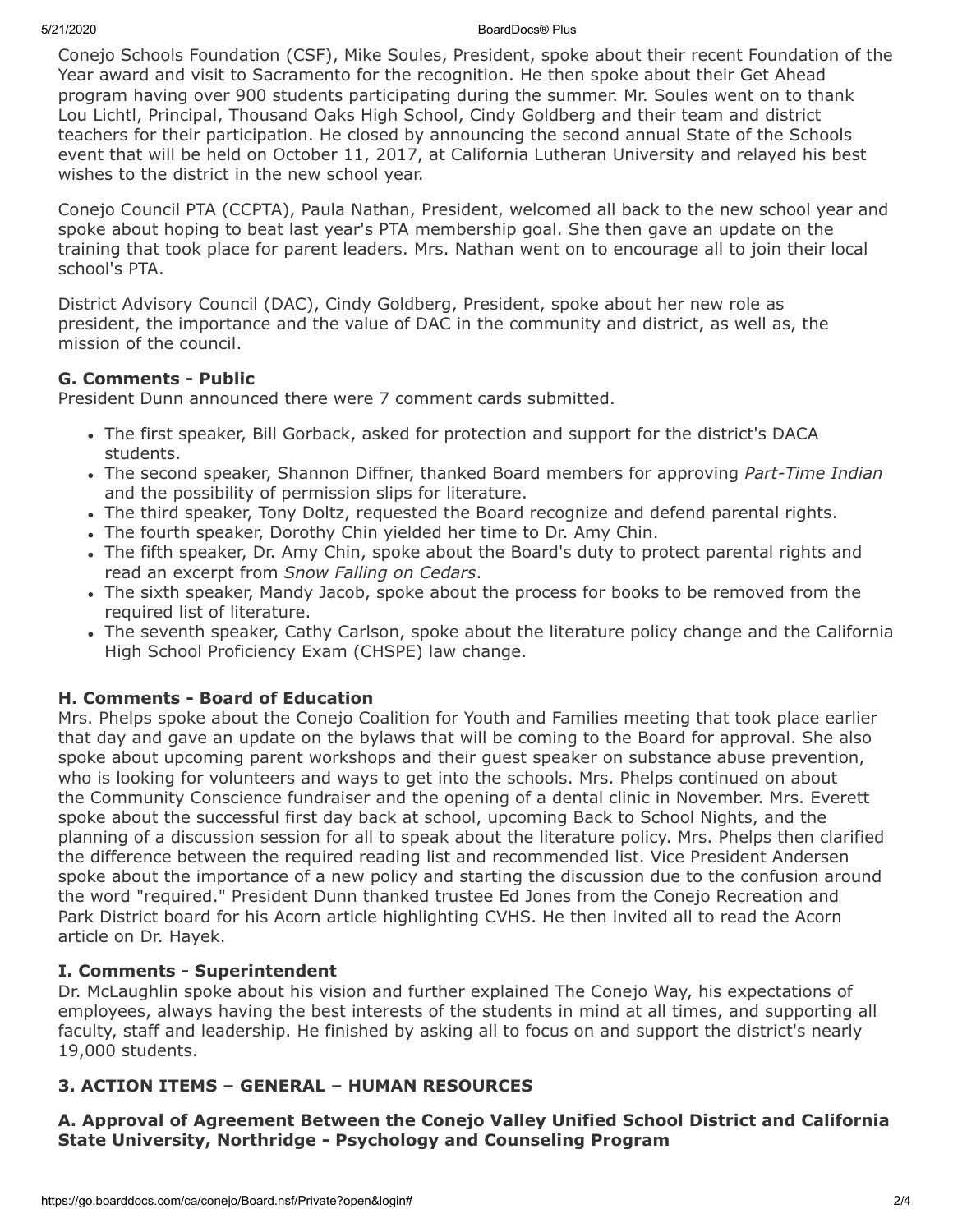5/21/2020 BoardDocs® Plus

Mrs. Phelps made the motion to approve, seconded by Mrs. Everett. President Dunn asked if there was any discussion, which there was none. Motion carried 4-0.

## **4. ACTION ITEMS – GENERAL – INSTRUCTIONAL SERVICES**

### **A. Approval of Amendments to Board Policy and Administrative Regulation 1312.3 - Uniform Complaint Procedures**

Vice President Andersen made the motion to approve, seconded by Mrs. Phelps. President Dunn asked if there was any discussion, which there was none. Motion carried 4-0.

#### **B. Approval of Replacements of Board Policy and Administrative Regulation 6142.7 - Physical Education**

Mrs. Phelps made the motion to approve, seconded by Mrs. Everett. President Dunn asked if there was any discussion, which there was none. Motion carried 4-0.

### **C. Approval of Replacement of Board Policy 6142.93 - Science Instruction**

Mrs. Everett made the motion to approve, seconded by Mrs. Phelps. President Dunn announced there was one speaker card submitted.

The speaker, Mary Anne Van Zuyle, spoke about the two options where students and parents are legally allowed to opt out of curriculum.

President Dunn asked if there was any discussion. Mrs. Everett suggested the addition of Ed Code 33308.5a to the resources at the end of the policy and read that Ed Code. Motion carried 4-0 to approve the policy with the addition of Ed Code 33308.5a.

#### **D. Approval of Replacements of Board Policy and Administrative Regulation 6174 - Education for English Learners**

Vice President Andersen made the motion to approve, seconded by Mrs. Phelps. President Dunn asked if there was any discussion, which there was none. Motion carried 4-0.

### **E. School wide Program Waiver at Ladera Elementary School**

Mrs. Phelps made the motion to approve, seconded by Mrs. Everett. President Dunn asked if there was any discussion, which there was none. Motion carried 4-0.

## **5. ACTION ITEMS – GENERAL – BUSINESS SERVICES**

#### **A. Approval of Resolution #17/18-02 Establishing Gann Appropriations Limit 2017/2018**

Vice President Andersen made the motion to approve, seconded by Mrs. Phelps. President Dunn asked if there was any discussion, which there was none. Motion carried 4-0.

#### **B. Approval of Amendment to Board Policy 3550 and Administrative Regulation 3550 Food Service/Child Nutrition Program**

Mrs. Phelps made the motion to approve, seconded by Mrs. Everett. President Dunn asked if there was any discussion, which there was none. Motion carried 4-0.

#### **C. Approval of Amendment to Board Policy 7214 - General Obligation Funds**

Vice President Andersen made the motion to approve, seconded by Mrs. Phelps. President Dunn asked if there was any discussion. Vice President Andersen asked for clarification on any and all debt to which Dr. Hayek responded. Motion carried 4-0.

## **6. ACTION ITEMS - GENERAL - BOARD OF EDUCATION**

### **Approval of Subcommittee's Recommendations for Citizens' Bond Oversight Committee Member Selection**

Vice President Andersen made the motion to approve, seconded by Mrs. Everett. President Dunn asked if there was any discussion, which there was none. Motion carried 3-1 with Mrs. Phelps voting no.

## **7. ACTION ITEMS – CONSENT**

## **A. Approval of Minutes**